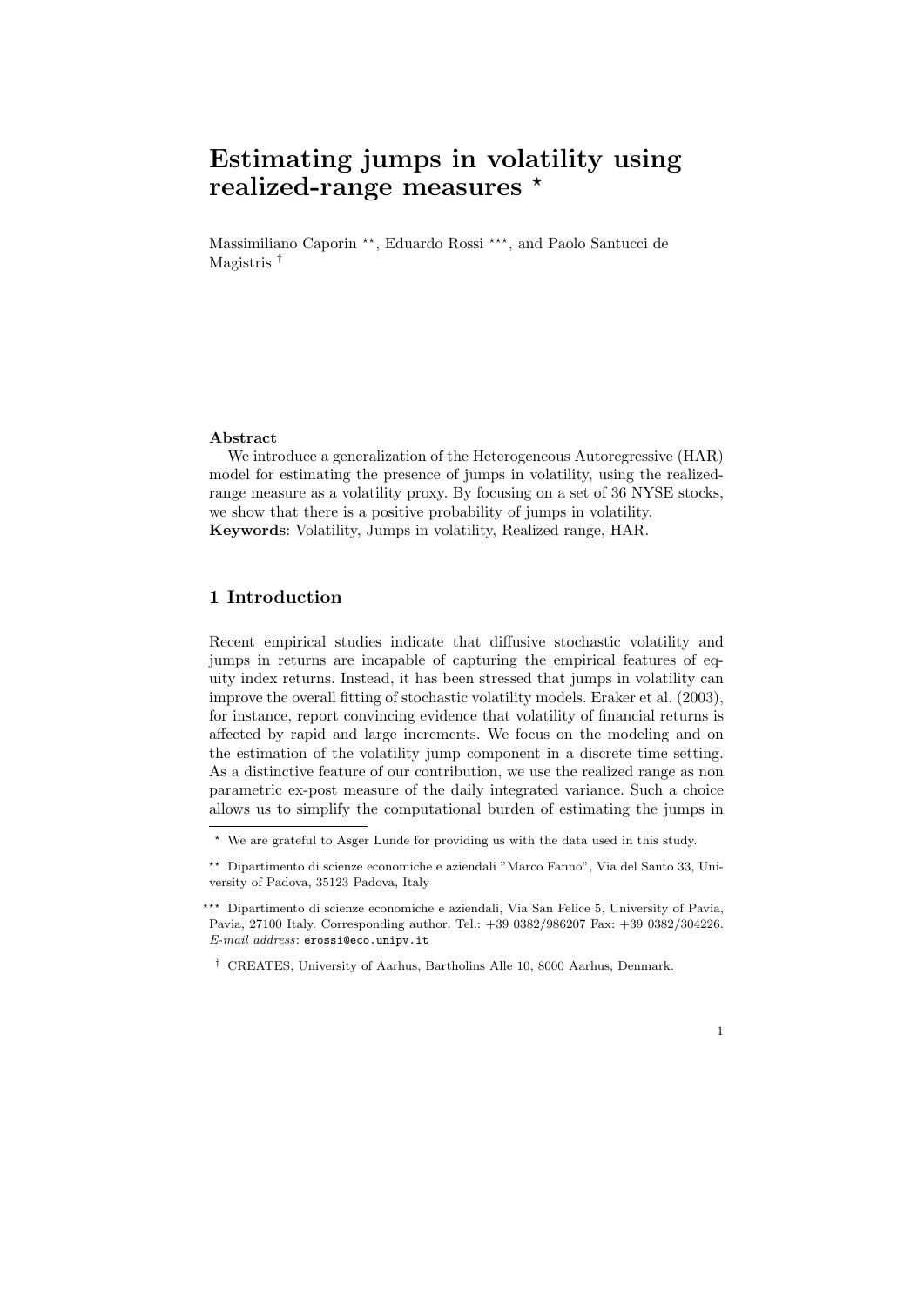volatility. In fact it circumvents the need to integrate out unobservable quantities. As suggested by Todorov (2009, 2011) we can make inference on the volatility jumps regardless of how complicated the model for the stochastic volatility is. Furthermore, recent theoretical findings by Christensen and Podolskij (2007, 2012) prove that realized range is a very efficient estimator of the quadratic variation of the returns. In our framework, efficiency of the integrated variance estimation is a crucial element, since the potential reduction in the measurement error obtained with realized-range measures can lead to more precise evaluations of the volatility jump component. In order to evaluate the contribution of jumps to the daily volatility dynamics we specify and estimate a parametric model in discrete time. In particular, given the well documented long-range dependence of the realized variance estimators, see Andersen et al. (2003) among others, and the persistent effects of jumps in volatility, we propose a conditional model that generalizes the HAR model, introduced by Corsi (2009). The Heterogeneous Autoregressive-Volatility-Jump (HAR-V-J) model includes an additive volatility jump term, which is modeled as a compound Poisson process allowing for multiple jumps per day, as in Chan and Maheu (2002) and Maheu and McCurdy (2004), whose intensity and magnitude parameters are varying over time according to an autoregressive specification. In this way, we are able to model and identify periods with higher volatility jump activity, that are also periods of high market stress. The empirical analysis focuses on 36 stocks quoted at the New York Stock Exchange, representing nine sectors of the U.S. economy: banks, insurance and financial services, oil gas and basic materials, food beverage and leisure, health care, industrial goods, retail and telecommunications, services, and technology. The estimation results point out that the jump activity is characterized by two different periods. The first one, from 2004 to 2007, of low jump activity, the second, from mid-2008 to mid-2009, of high jump activity. In particular, during the second period the jump component represents a relevant part of the estimated conditional volatility. Such a finding is perfectly in line with the known feature of equity data during the sample period we consider. Furthermore, we find an ex-post positive correlation between volatility and price jumps, in line with Bandi and Renò (2011).

### **2 A model for realized range with jumps**

We choose to estimate the integrated variance by the realized range which produce considerable efficiency gains relative to a standard return-based estimator, even when the latter employs subsampling to exhaust the entire database (e.g. Zhang et al., 2005). We consider the bias-corrected realized range-based bipower variation, denoted as  $RBV^{\Delta}_{m,BC}$ , see Christensen et al. (2009). Such a quantity, which is a proxy of the integrated variance in presence of jumps in prices and microstructure noise, is evaluated at the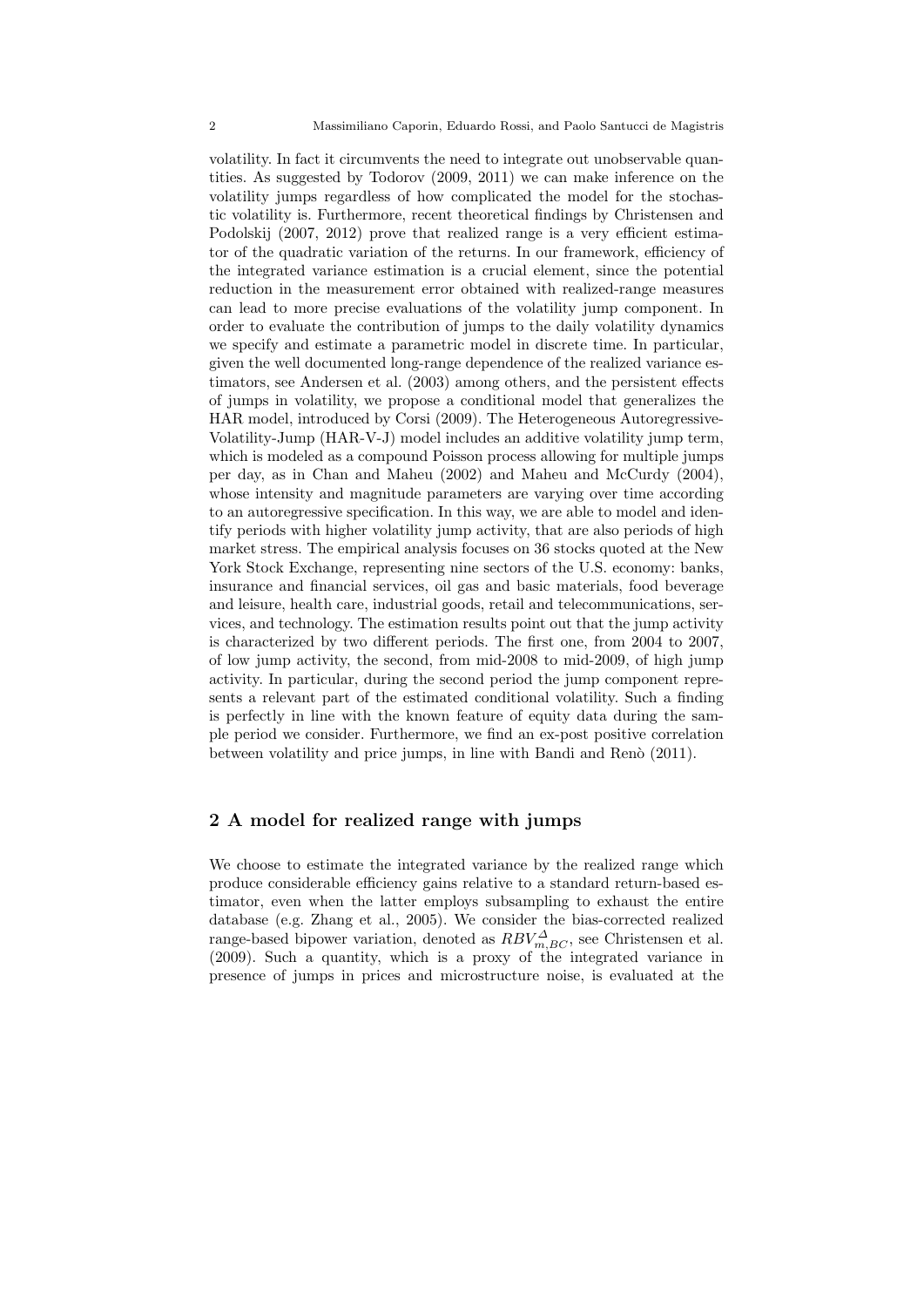daily level from stock prices sampled at 1 minute intervals. Here we focus on the extension of the HAR model proposed by Corsi (2009), adding a jump component to the conditional mean of the realized range sequence. Let  $X_t = \log RBV_{m,BC,t}^{\Delta}$  be the daily logarithm of bias-corrected realized range-based bipower variation and *I <sup>t</sup>−*<sup>1</sup> be the time *t−*1 information set, the HAR-Volatility Jump (HAR-V-J) model for  $X_t$  is given by,

$$
X_t = \mu + \phi_D X_{t-1} + \phi_W X_{t-1}^W + \phi_M X_{t-1}^M + Z_t + \epsilon_t \quad \epsilon_t \sim N(0, \sigma_\epsilon^2)
$$
 (1)

where  $X_t^W = \frac{1}{5} \sum_{j=0}^4 X_{t-j}$  and  $X_t^M = \frac{1}{22} \sum_{j=0}^{21} X_{t-j}$  represent the weekly and monthly volatility components, respectively, see also Corsi (2009). This model for  $X_t$  implies that the  $RBV_{m,BC}^{\Delta}$  is given by a multiplicative structure such as  $RBV_{m,BC,t}^{\Delta}$  = exp { $\overline{X}_{t-1}$ } exp { $Z_t$ } exp { $\epsilon_t$ } where  $\overline{X}_{t-1}$  =  $\mu + \phi_D X_{t-1} + \phi_W X_{t-1}^W + \phi_M X_{t-1}^M$ . Hence, the jump term  $J_t = \exp\{Z_t\}$  acts as a multiplicative term in the volatility process, such that it can be considered as a *burst* factor of the volatility dynamics. In case of no jumps  $J_t = 1$ , and the volatility follows a HAR process. In the period  $t$ , the jump term,  $Z_t$ , is given by  $Z_t = \sum_{k=1}^{N_{\sigma,t}} Y_{t,k}$  where the jump size is  $Y_{t,k} \sim i.i.d.N(\Theta_{\sigma,t}, \Delta_{\sigma,t})$ , and  $\epsilon_t$  and  $Y_{t,k}$  are assumed to be independent. Following Chan and Maheu  $(2002)$ ,  $\Theta_{\sigma,t}$  and  $\Delta_{\sigma,t}$  are modeled as a function of past log-volatility, namely

$$
\Theta_{\sigma,t} = \zeta_0 + \zeta_1 X_{t-1} \tag{2}
$$

and

$$
\Delta_{\sigma,t} = \eta_0 + \eta_1 X_{t-1}^2. \tag{3}
$$

The jump component has a compound Poisson structure where the number of jumps arriving between  $t-1$  and  $t$ ,  $N_{\sigma,t}$ , is a Poisson counting process with intensity parameter  $\Lambda_{\sigma,t} > 0$  and density

$$
P\left(N_{\sigma,t} = j | I^{t-1}\right) = \frac{e^{-\Lambda_{\sigma,t}} \Lambda_{\sigma,t}^j}{j!}, \quad j = 0, 1, 2, ...
$$

This implies that  $E[N_{\sigma,t}|I^{t-1}] = Var[N_{\sigma,t}|I^{t-1}] = \Lambda_{\sigma,t}$  so that the conditional density of  $Z_t$  given  $N_{\sigma,t}$  and  $I^{t-1}$  is

$$
Z_t|N_{\sigma,t} = j, I^{t-1} \sim N(j\Theta_{\sigma,t}, j\Delta_{\sigma,t}).
$$
\n(4)

Since  $E[Z_t|N_{\sigma,t} = j, I^{t-1}] = j\Theta_{\sigma,t}$ , the conditional expected value of the jump component is

$$
\mathbf{E}\left[Z_t|I^{t-1}\right] = \Theta_{\sigma,t} \Lambda_{\sigma,t} \tag{5}
$$

where  $\Theta_{\sigma,t}$  is assumed to be measurable with respect to  $I^{t-1}$ , as in (2). Given the conditional density of  $Z_t$  in (4), the conditional variance of the jump component is

$$
\text{Var}\left[Z_t|I^{t-1}\right] = \left(\Delta_{\sigma,t} + \Theta_{\sigma,t}^2\right) \Lambda_{\sigma,t},\tag{6}
$$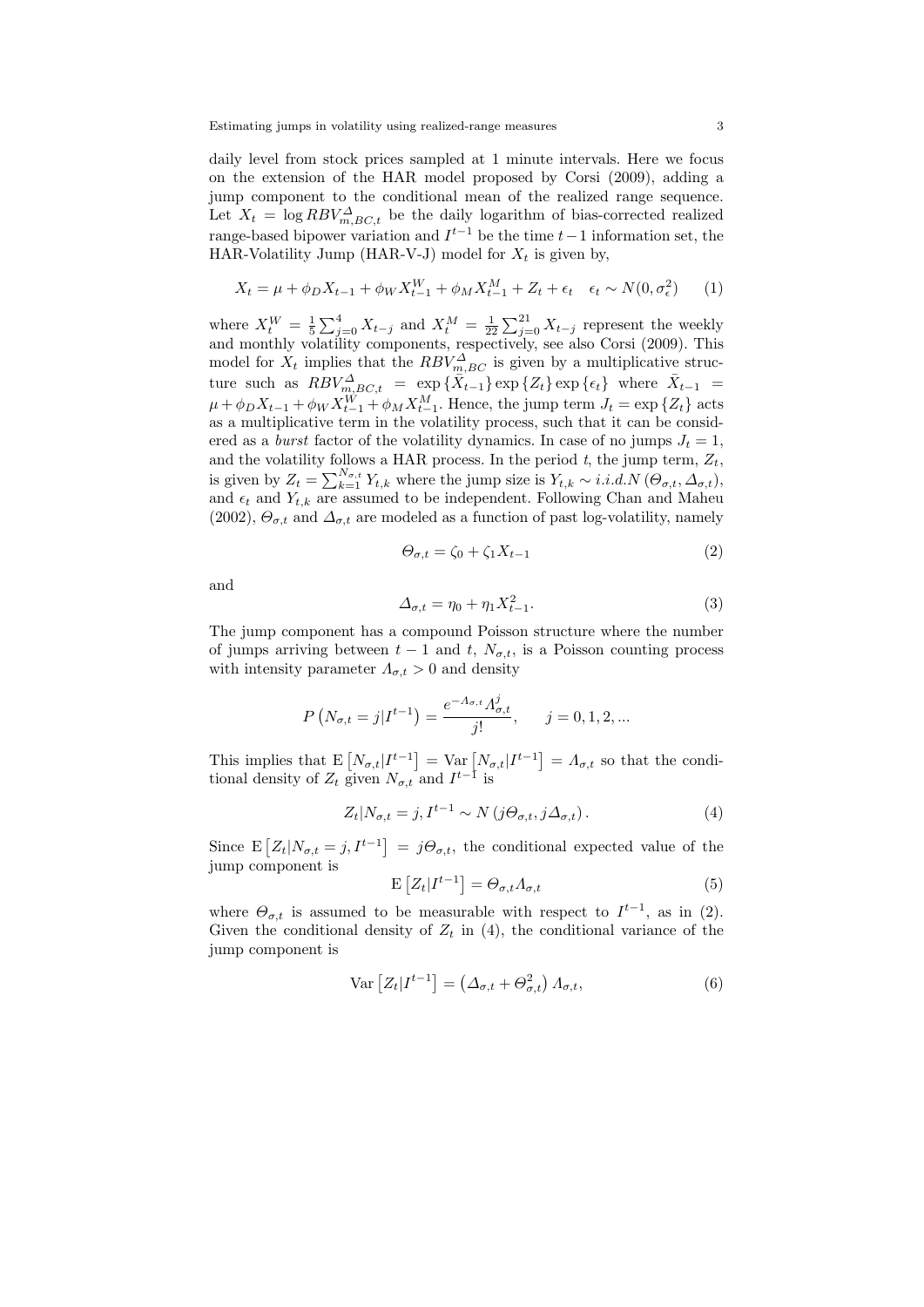where  $\Delta_{\sigma,t}$  is assumed to be measurable with respect to  $I^{t-1}$ , see (3). Whereas, as in Chan and Maheu (2002), the unobserved log-volatility jump intensity is assumed to follow an autoregressive specification

$$
\Lambda_{\sigma,t} = \Lambda_0 + \lambda_1 \Lambda_{\sigma,t-1} + \psi \xi_{t-1}.
$$
\n<sup>(7)</sup>

As a result, the conditional jump intensity in period *t* depends on its own lag and on the lag of the innovation term  $\xi_t$ , which represents the measurable shock constructed ex-post. This shock, or jump intensity residual, is defined as  $\xi_t = \mathbb{E} [N_{\sigma,t} | I^t] - A_{\sigma,t}$ . Therefore,  $\xi_t$  depends on the expected number of jumps measured with respect to the information set including the contemporaneous information, i.e. at time *t*. It follows that the jump intensity equation can be rewritten as

$$
\Lambda_{\sigma,t} = \Lambda_0 + (\lambda_1 - \psi) \Lambda_{\sigma,t-1} + \psi \mathbf{E} \left[ N_{\sigma,t-1} | I^{t-1} \right]
$$

with

$$
\mathbf{E}\left[N_{\sigma,t}|I^t\right] = \sum_{j=0}^{\infty} j P\left(N_{\sigma,t} = j|I^t\right). \tag{8}
$$

As noted by Chan and Maheu (2002), other functional forms that include nonlinearity also may be very useful. For example, in Bandi and Renò (2011), the intensities of the jumps are nonlinear functions of the underlying variance level. The filtered probabilities  $P(N_{\sigma,t} = j | I^t)$  are obtained by means of the Bayes' law

$$
P\left(N_{\sigma,t}=j|I^t\right) = \frac{P\left(X_t|N_{\sigma,t}=j,I^{t-1}\right)P\left(N_{\sigma,t}=j|I^{t-1}\right)}{P\left(X_t|I^{t-1}\right)}, \quad j=0,1,2,\ldots
$$
\n(9)

where

$$
P(X_t|I^{t-1}) = \sum_{j=0}^{\infty} P(X_t|N_{\sigma,t} = j, I^{t-1}) P(N_{\sigma,t} = j|I^{t-1})
$$

and  $P(X_t|N_{\sigma,t}=j, I^{t-1})$  is given by the density of  $\epsilon_t$ . Analogously, we can compute the conditional probability of tail events, such as  $P(X_t > u | I^{t-1})$ . This allows us to compare the probability of extreme events implied by the HAR-V-J model, with those implied by the Gaussian HAR. Model estimation is performed by maximum likelihood methods introducing a truncation equal to 20 when integrating with respect to the number of jumps.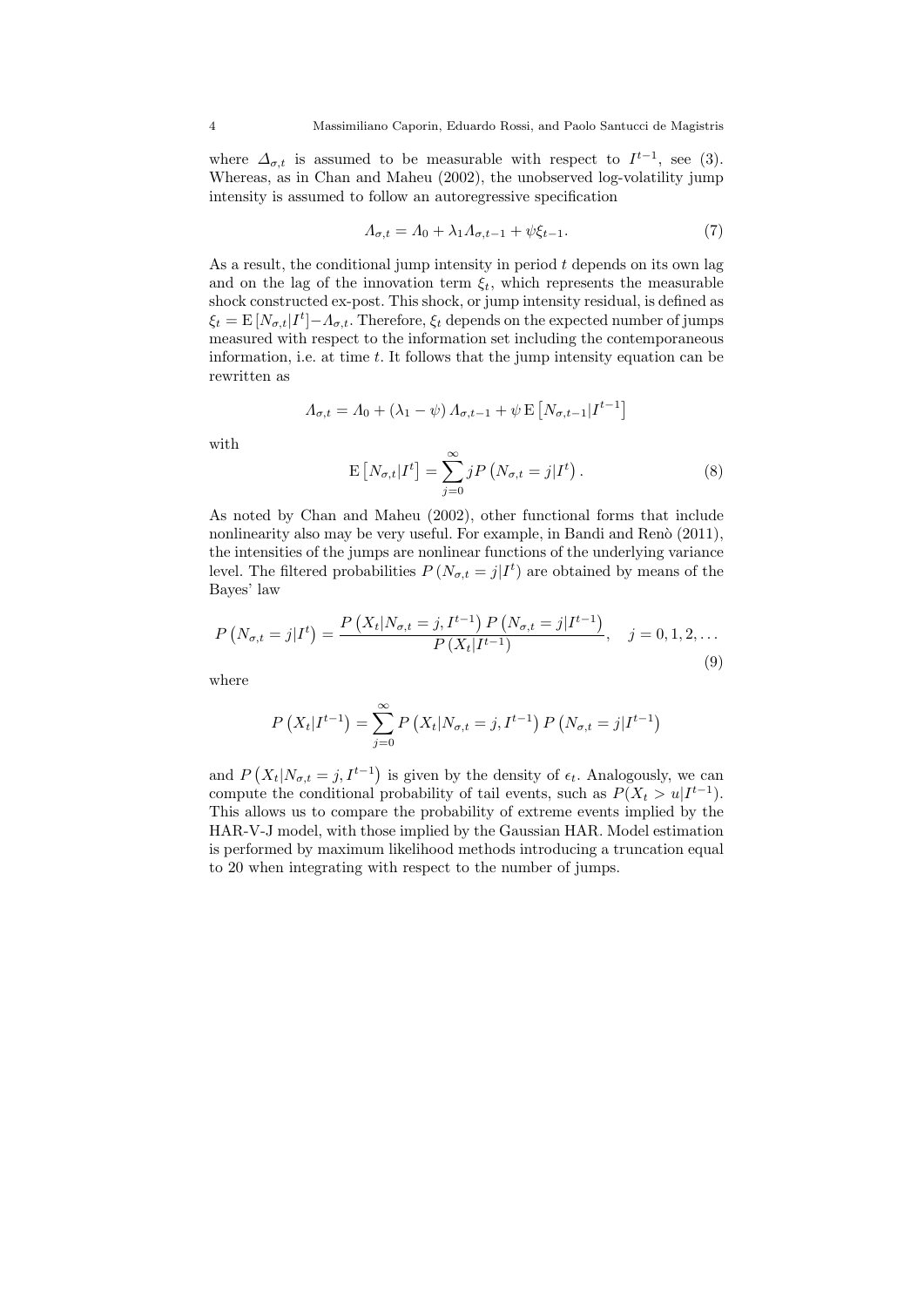Estimating jumps in volatility using realized-range measures 5

| <b>HAR</b> |  |  |  | Size |  | Variance                                                                                              |  | Intensity LR $Q_{\epsilon}^5$ $Q_{\epsilon}^{20}$ |  |  |                                                                                                                                                                                    |  |
|------------|--|--|--|------|--|-------------------------------------------------------------------------------------------------------|--|---------------------------------------------------|--|--|------------------------------------------------------------------------------------------------------------------------------------------------------------------------------------|--|
|            |  |  |  |      |  | $\mu$ $\phi_D$ $\phi_W$ $\phi_M$ $\zeta_0$ $\zeta_1$ $\eta_0$ $\eta_1$ $\lambda_0$ $\lambda_1$ $\psi$ |  |                                                   |  |  |                                                                                                                                                                                    |  |
|            |  |  |  |      |  |                                                                                                       |  |                                                   |  |  | BA $-0.79^a$ $0.24^a$ $0.39^a$ $0.21^a$ $0.56^a$ $0.08^a$ $0.02^b$ $0.01^b$ $0.00$ $0.99^a$ $0.08^b$ $ 0.00$ $0.0102$ $0.06$                                                       |  |
|            |  |  |  |      |  |                                                                                                       |  |                                                   |  |  | IBM -1.03 <sup>a</sup> 0.26 <sup>a</sup> 0.45 <sup>a</sup> 0.10 <sup>a</sup> 0.73 <sup>a</sup> 0.11 <sup>a</sup> 0.00 0.01 0.00 0.99 <sup>a</sup> 0.12 <sup>b</sup> 0.00 0.00 0.00 |  |
|            |  |  |  |      |  |                                                                                                       |  |                                                   |  |  | JPM $-0.56$ $0.35^a$ $0.32^a$ $0.22$ $0.42$ $0.04$ $0.00$ $0.00$ $0.03$ $0.95^b$ $0.40$ $0.00$ $0.19$ $0.14$                                                                       |  |
|            |  |  |  |      |  |                                                                                                       |  |                                                   |  |  | UPS $-0.41^a$ $0.25^a$ $0.50^a$ $0.17^a$ $0.22$ $-0.01$ $0.29^a$ $0.00$ $0.00$ $0.99^a$ $0.11$ $0.00$ $0.02$ $0.06$                                                                |  |

Table 1: Estimated parameters of the HAR-V-J model using price data from January 2, 2004 to December 31, 2009 for selected companies.  $Q_{\epsilon}^5$  and  $Q_{\epsilon}^{20}$ are the *p*-values of the Ljung-Box test on the residuals, with 5 and 20 lags, respectively. LR is *p*-value of the likelihood-ratio test for the null hypothesis  $Z_t = 0$ .

#### **3 Volatility jumps in the US stock market**

Our empirical analysis is based on the intradaily returns of 36 equities of the S&P 500 index. Prices are sampled at one minute frequency, from January 2, 2004 to December 31, 2009, for a total of 1510 trading days. The companies details are available upon request. We compute the  $RBV^{\Delta}_{m,BC,t}$ , for each stock, using one-minute returns. Figure **??** plots the dynamic behavior of the volatility of Boeing (BA), IBM, JP Morgan (JPM), and UPS. The volatility is characterized by two dominant regimes. A long period of low volatility, approximately from 2004 to 2007, which is followed by a period of high volatility in correspondence of the financial crisis. It is interesting to note that the first part of the sample is not characterized by large jumps, while the period in correspondence of the recent financial crisis has many large spikes. As expected, this suggests that during financial crises, the probability and the magnitude of the jumps could be higher. We estimate the model in (1) and report in Table 1 the estimated parameters of the HAR-V-J for the 4 stocks mentioned before. Introducing the jump component in the model induces a better in-sample fit. The likelihood-ratio test strongly rejects the null hypothesis, i.e. the HAR model with no jumps, in all cases. Thus, when  $\Lambda_{\sigma,t}$ ,  $\Theta_{\sigma,t}$  and  $\Delta_{\sigma,t}$  are allowed to vary over time, we obtain an improvement over the more traditional HAR model without jumps. Looking at the Ljung-Box test on the model residuals, see the last columns of Table 1 for an example, for some series the HAR-V-J model is not able to completely capture the dynamics of the log-volatility series. This is due to the peculiar autoregressive lag structure of the HAR-RV model which appears too restrictive for many series under exam, thus leaving some autocorrelation in the residuals. It is important to stress that the autocorrelation in the residuals is not due to the inclusion of the jump term in the HAR-V-J model.

Focusing on the jump size mean,  $\Theta_{\sigma,t}$ , the estimates of  $\zeta_0$  in (2) are significant in 18 out of 36 cases, while those of  $\zeta_1$  are generally positive but not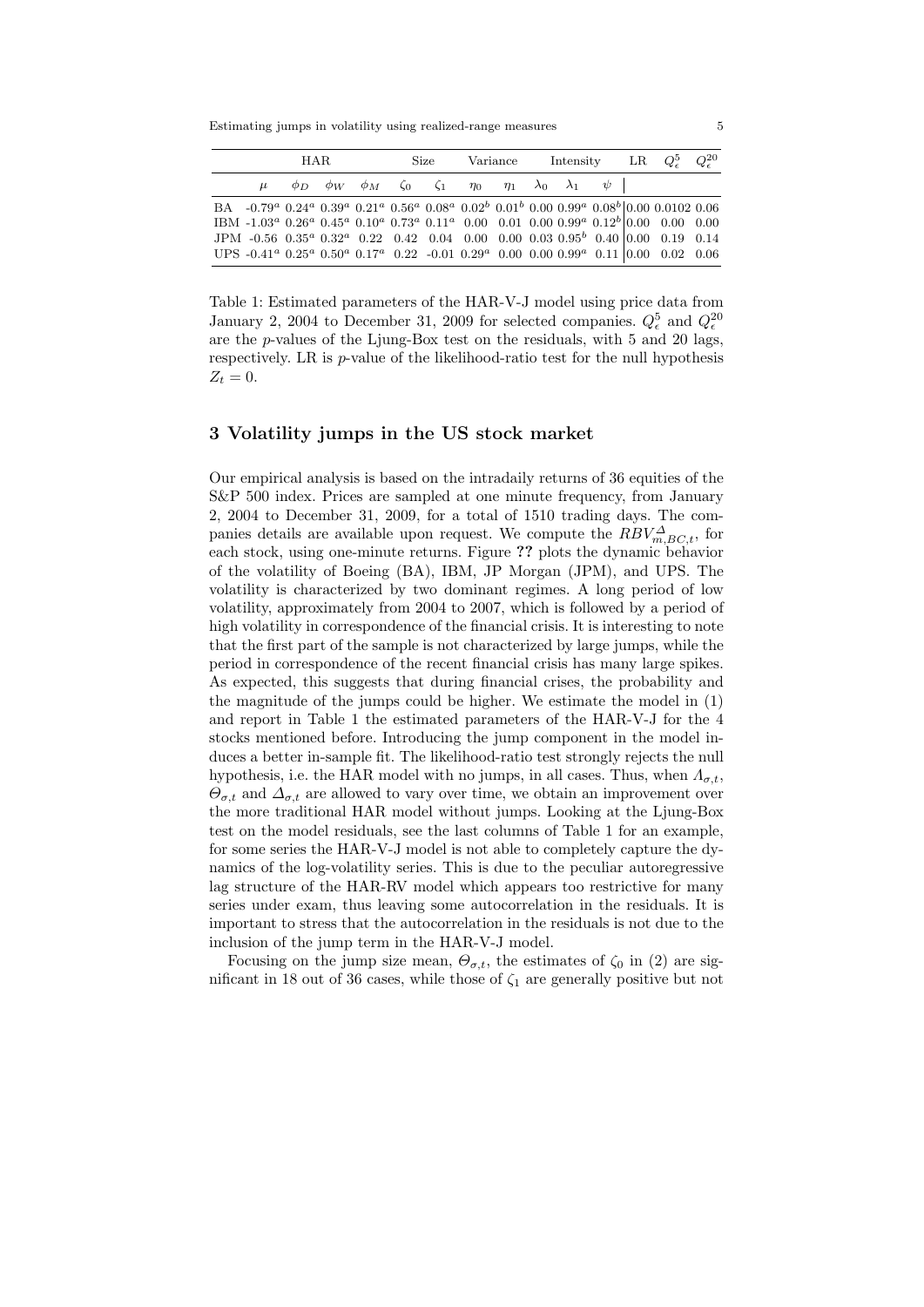statistically different from zero. However, this does not imply that jumps do not affect the conditional moments of log-volatility.

Figure 1 reports some illustrative plots for the JPM company, where we note that the estimated jump size increases as the level of volatility increases, such as during the last two years.

The persistence parameter in the jump intensity,  $\lambda_1$ , is strongly significant and greater than 0*.*9 in 24 out of 36 cases. This result confirms the evidence in Eraker et al. (2003) and Duffie et al. (2000), where the jump arrivals in volatility are highly persistent, producing clusters in jumps. The close-tounit-root behavior of the jumps intensity could stem from a change of regime in the number of jumps arrivals during the financial crisis. Interestingly, the expected number of jumps (see Figure 1 for an example) suggest the presence of three regimes in the jumps intensity. The first period, from 2004 to the beginning of 2007, is characterized by an absence of jumps in volatility (the number of jumps is on average one in twenty days). In the second period, the estimated jump arrivals sharply increase to a daily average of 0.5-0.6, while between mid-2008 and mid-2009, the average number of jump arrivals dramatically increases, implying approximately one jump per day. This result is in line with the findings of Todorov and Tauchen (2011), where the high number of jumps in volatility is attributed to the pure jump nature of the volatility process.

The sample averages of the estimated  $\Lambda_{\sigma,t}$  turn out to be, in a few cases, larger than one. However, on average across all assets, the probability of a volatility jump is around 0*.*5. This result is in line with the findings in Dotsis et al. (2007), who estimate a constant probability of jumps equal to 0*.*4 for a set of implied volatility series, during the period 1997-2004. On the other hand, our results suggest that time variation in the jumps intensity is not negligible, so that the assumption of constant jump arrival probability turns out to be unrealistic, especially during periods of financial turmoil. This is also confirmed by looking at the parameter  $\psi$  in the intensity equation which is always positive, and significant in most of the cases. As a consequence the unobserved past innovation has always a positive and significant impact on the jump intensity.

Finally, the estimated expected exponential jumps,  $\hat{J}_{t|t-1}$  is reported in Figure 1 for JPM. The expected exponential jumps increase during the period 2008-2009 for all stock, while for JPM the increase starts even in 2007.

## **4 Concluding remarks**

This paper studies the contribution of volatility jumps to the evolution of volatility. Differently from some earlier contribution we propose a modified version of the HAR, the HAR-V-J, for modeling the realized range instead of relying on continuous-time stochastic volatility specification.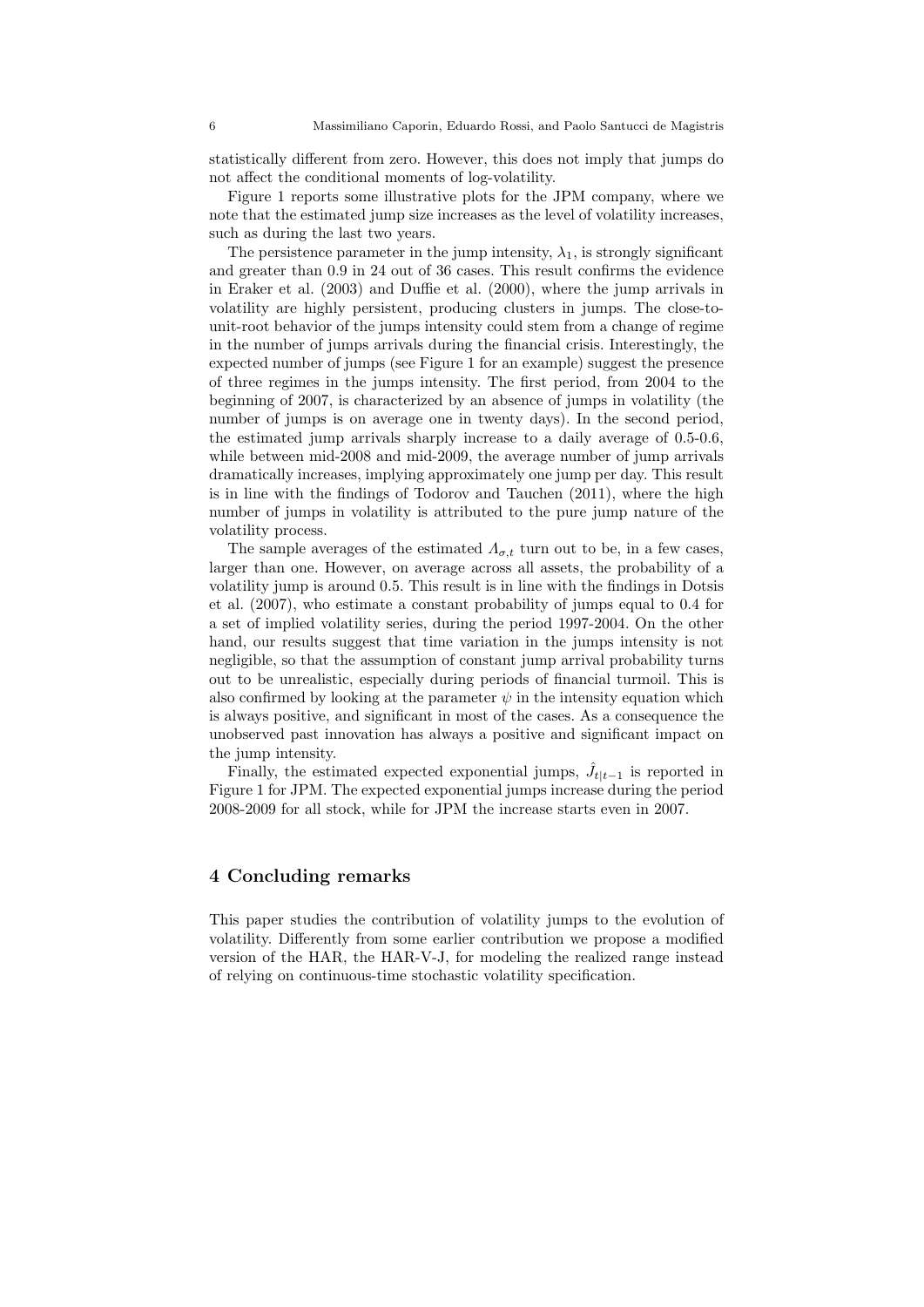Estimating jumps in volatility using realized-range measures 7

We model the corrected bipower realized range, a consistent estimator of the integrated variance in presence of jumps in prices and microstructure noise, with a HAR-V-J model that allows for the presence of jumps in volatility. The inference on the parameters of the model is carried out utilizing maximum likelihood estimation, after having specified the dynamics of the jumps sizes and intensities.

The estimation results of the HAR-V-J model with high-frequency data from 36 NYSE stocks suggest that jumps in volatility are more likely to happen during the financial crises, i.e., when the level of volatility is high, and are positively correlated with jumps in prices.

### **References**

- Andersen, T. and Bollerslev, T. (1998). Answering the skeptics: Yes, standard volatility models do provide accurate forecasts. *International Economic Review*, 39:885–905.
- Andersen, T. G., Bollerslev, T., and Diebold, F. X. (2007). Roughing it up: Including jump components in the measurement, modeling and forecasting of return volatility. *The Review of Economics and Statistics*, 2007:701–721.
- Andersen, T. G., Bollerslev, T., Diebold, F. X., and Ebens, H. (2001). The distribution of stock return volatility. *Journal of Financial Economics*, 61:43–76.
- Andersen, T. G., Bollerslev, T., Diebold, F. X., and Labys, P. (2003). Modeling and forecasting realized volatility. *Econometrica*, 71:579–625.
- Andersen, T. G., Bollerslev, T., and Huang, X. (2011). A reduced form framework for modeling volatility of speculative prices based on realized variation measures. *Journal of Econometrics*, 160(1):176 – 189.
- Bandi, F. and Renò, R. (2011). Price and volatility co-jumps. Technical report, University of Siena.
- Bollerslev, T., Kretschmer, U., Pigorsch, C., and Tauchen, G. E. (2009). A discrete-time model for daily s&p 500 returns and realized variations: Jumps and leverage effects. *Journal of Econometrics*, 150(forthcoming):151–166.
- Broadie, M., Chernov, M., and Johannes, M. (2007). Model specification and risk premia: Evidence from futures options. *The Journal of Finance*, 62:1453–1490.
- Busch, T., Christensen, B. J., and rregaard Nielsen, M. Ø. (2011). The role of implied volatility in forecasting future realized volatility and jumps in foreign exchange, stock, and bond markets. *Journal of Econometrics*,  $160(1):48 - 57.$
- Chan, W. H. and Maheu, J. M. (2002). Conditional jump dynamics in stock market returns. *Journal of Business and Economic Statistics*, 20(3):377– 389.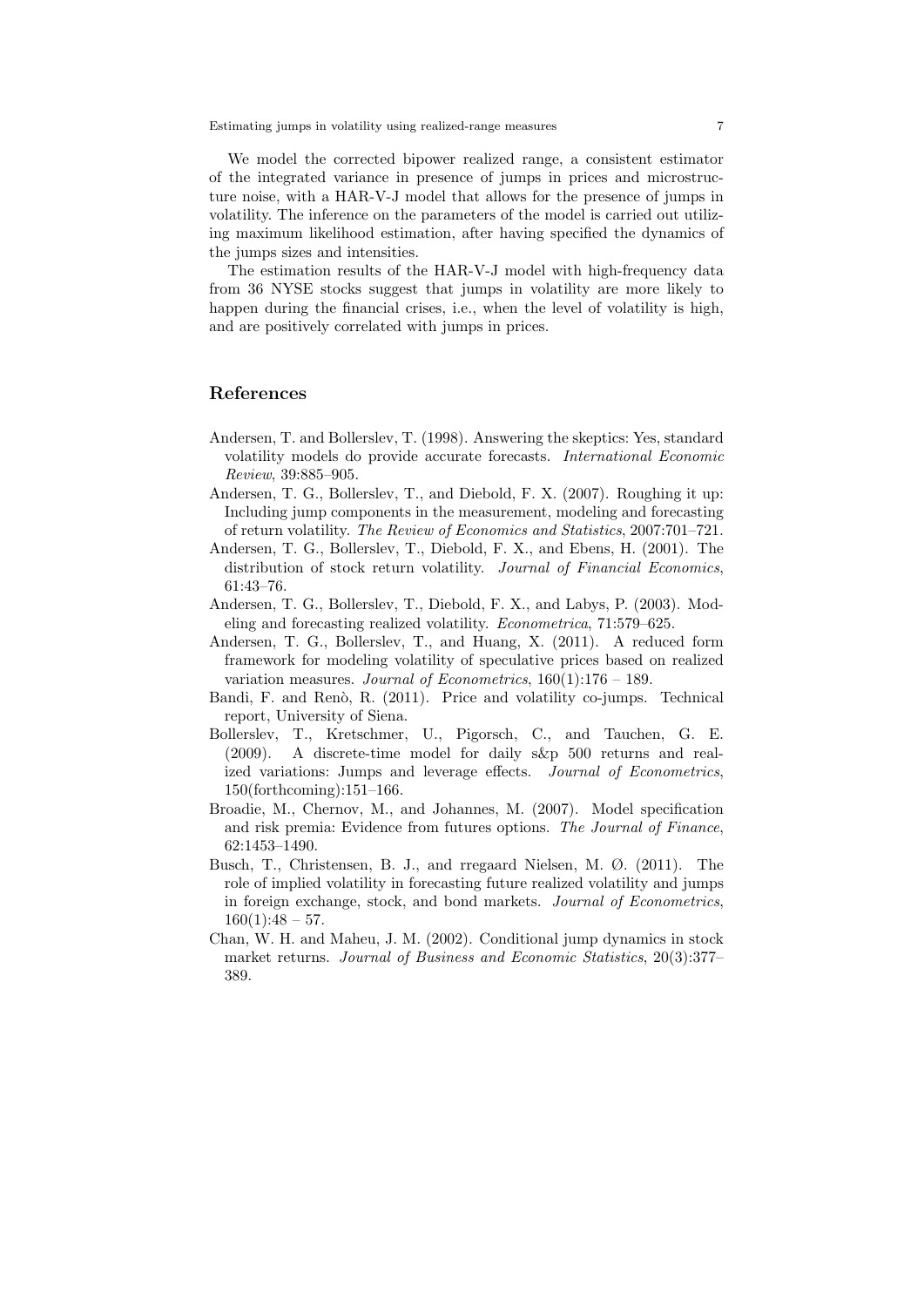- Chernov, M., Gallant, R., Ghysels, E., and Tauchen, G. (2003). Alternative models for stock price dynamics. *Journal of Econometrics*, 116:225–257.
- Christensen, K. and Podolskij, M. (2007). Realized range-based estimation of integrated variance. *Journal of Econometrics*, 141:323–349.
- Christensen, K. and Podolskij, M. (2012). Asymptotic theory of range-based multipower variation. *Journal of Financial Econometrics*, forthcoming:doi: 10.1093/jjfinec/nbr019.
- Christensen, K., Podolskij, M., and Vetter, M. (2009). Bias-correcting the realized range-based variance in the presence of market microstructure noise. *Finance and Stochastics*, 13(2):239–268.
- Corsi, F. (2009). A simple approximate long-memory model of realized volatility. *Journal of Financial Econometrics*, 7:174–196.
- Dotsis, G., Psychosios, D., and Skiadopoulos, G. (2007). An empirical comparison of continuous-time models of implied volatility indices. *Journal of Banking & Finance*, 31:3584–3603.
- Duffie, D., Pan, J., and Singleton, K. (2000). Transform analysis and asset pricing for affine jump-diffusions. *Econometrica*, 68:1343–1376.
- Eraker, B. (2004). Do stock prices and volatility jump? reconciling evidence from spot and option prices. *Journal of Finance*, 59(2):1367–1403.
- Eraker, B., Johannes, M. S., and Polson, N. G. (2003). The impact of jumps in returns and volatility. *Journal of Finance*, 53(3):1269–1300.
- Giot, P., Laurent, S., and Petitjean, M. (2010). Trading activity, realized volatility and jumps. *Journal of Empirical Finance*, 17(1):168–175.
- Li, H., Wells, M. T., and Yu, C. L. (2008). A bayesian analysis of return dynamics with l´evy jumps. *Review of Financial Studies*, 21:2345–2378.
- Maheu, J. M. and McCurdy, T. H. (2004). News arrival, jump dynamics, and volatility components for individual stock returns. *The Journal of Finance*, LIX:755–793.
- Pan, J. (2002). The jump-risk premia implicit in options: evidence from an integrated time-series study. *Journal of Financial Economics*, 63(1):3 – 50.
- Rangel, J. G. (2011). Macroeconomic news, announcements, and stock market jump intensity dynamics. *Journal of Banking & Finance*, 35:1263–1276.
- Rossi, E. and Spazzini, F. (2009). Finite sample results of range-based integrated volatility estimation. Technical Report WP-CEA-4-2009, Center for Econometric Analysis, Cass Business School.
- Todorov, V. (2009). Estimation of continuous-time stochastic volatility models with jumps using high-frequency data. *Journal of Econometrics*,  $148(2):131 - 148.$
- Todorov, V. (2011). Econometric analysis of jump-driven stochastic volatility models. *Journal of Econometrics*, 160(1):12–21.
- Todorov, V. and Tauchen, G. (2011). Volatility jumps. *Journal of Business and Economic Statistics*, forthcoming.
- Zhang, L., Mykland, P. A., and Aït-Sahalia, Y. (2005). A tale of two time scales: Determining integratedvolatility with noisy high-frequency data. *Journal of the American Statistical Association*, 100:1364–1411.